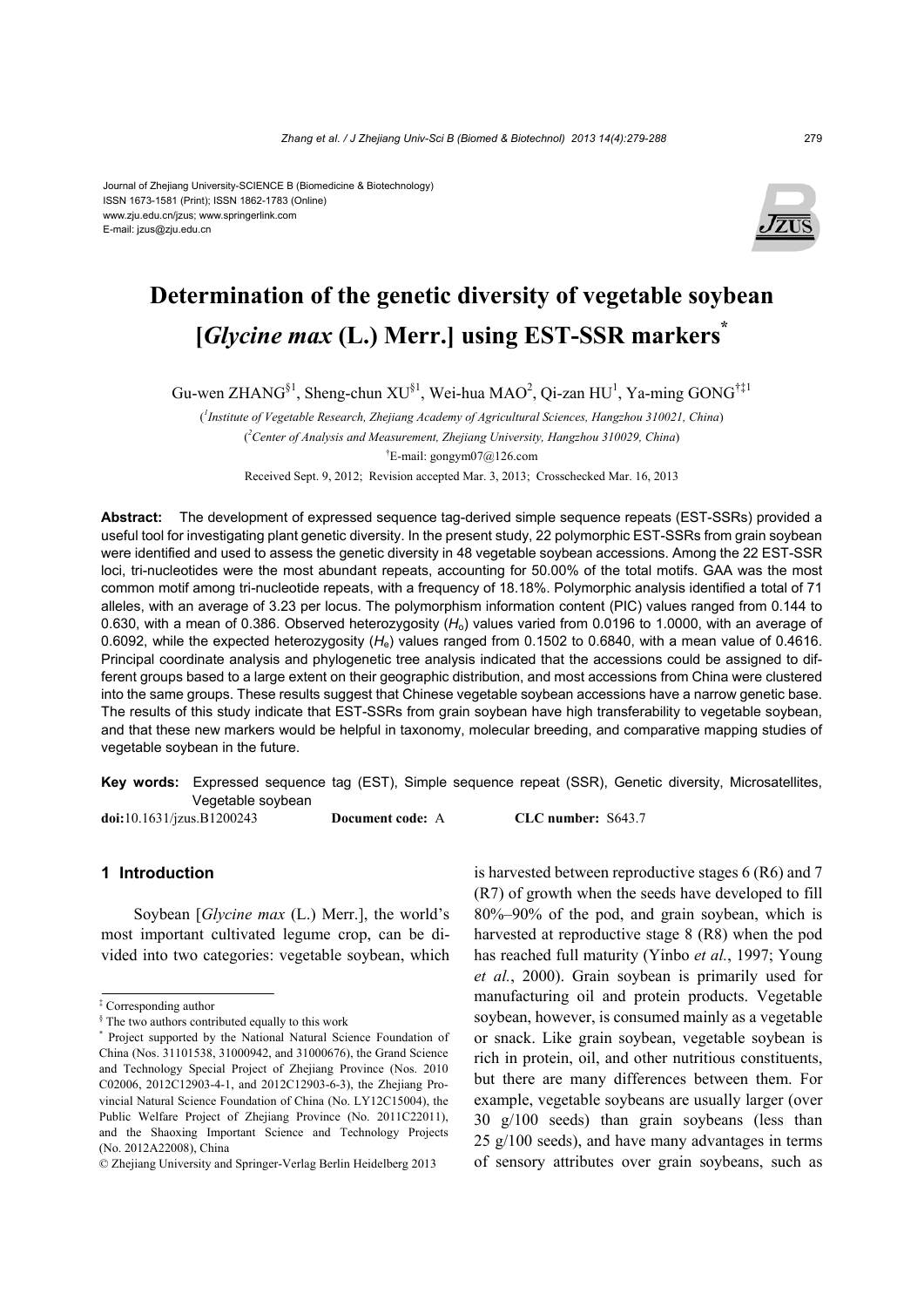green color, soft texture, sweet taste, higher protein utilization, and higher contents of vitamin A, vitamin C, sucrose, and starch (Saldivar *et al.*, 2010; Keatinge *et al.*, 2011).

China is the world center for vegetable soybean production and the history of vegetable soybean cultivation in China can be traced back 1000 years (Yinbo *et al.*, 1997; Cornelious and Sneller, 2002; Lu *et al.*, 2006). However, because of a lack of local breeding programs, the commercial cultivars used in production have mainly been introduced from Japan and Taiwan of China. To counter this situation, the Chinese government has started a project to accelerate the breeding of vegetable soybean. However, due to various restrictions, no significant breakthrough has yet been achieved (Arikit *et al.*, 2011).

In modern plant breeding, molecular markers have become important and efficient tools. Molecular markers linked to agronomic traits can increase the accuracy and veracity of selection, thereby reducing the field workload, so the selection of suitable markers has become one of the key factors in the success of molecular breeding programs. Many types of molecular markers, such as restriction fragment length polymorphisms (RFLPs), amplified fragment length polymorphisms (AFLPs), random amplified polymorphic DNA (RAPD), simple sequence repeats (SSRs), and single nucleotide polymorphisms (SNPs), have been used to study the genetic diversity and population structure of plants (Wen *et al.*, 2009). Among these markers, SSRs have stood out and are considered to be the most powerful tools because of their high abundance, co-dominant inheritance, multiple alleles, reproducibility, extensive genome coverage, and ease-of-detection by polymerase chain reaction (PCR) (Moe *et al.*, 2010). However, due to the long time and high cost of their development, the wide use of SSRs is often limited.

The rapid development of studies of expressed sequence tags (ESTs) has generated a new source for developing SSRs. Compared with genomic-SSR markers, EST-SSRs have some intrinsic advantages: (1) they are less costly to identify; (2) they are directly associated with transcribed genes; and (3) they have high transferability among related species (Varshney *et al.*, 2005). Recently, grain soybean studies have generated a large number of ESTs in various public databases, and EST-SSR development has been carried out in some studies. For example, Hisano *et al.* (2007) designed 6920 primer pairs from 63676 grain soybean ESTs and using polymorphism analysis, obtained 680 polymorphic EST-SSRs. A further genetic linkage map study indicated that 935 loci detected by these markers were successfully mapped onto 20 linkage groups, covering 2700.3 cM of the soybean genome. Li *et al.* (2010) developed 34 EST-SSRs from grain soybean globular embryo ESTs, and the analysis indicated that 11 of them were polymorphic. Liu *et al.* (2010) developed 37 EST-SSRs from the grain soybean cDNA library, and these markers could be used successfully to distinguish cultivated soybean from wild soybean. In spite of these studies in grain soybean, no EST-SSR studies have yet been reported for vegetable soybean. The objective of this study was to develop EST-SSR markers for vegetable soybean, examine their polymorphism, and evaluate the genetic diversity of vegetable soybean accessions. The results might be useful for marker**-**assisted selection and breeding of vegetable soybean in the future.

## **2 Materials and methods**

#### **2.1 Materials**

Forty-eight vegetable soybean accessions, including 45 spring-sown types and 3 autumn-sown types, were used in the study. Among the 48 accessions, 43 were from China, 3 from Japan, and 2 from the USA (Table 1). DNA was extracted from 20-d old seedlings grown in a glasshouse. A total of 0.2 g of fresh leaves were used for each repeat and DNA was extracted using the cetyltrimethylammonium bromide (CTAB) method following the manufacturer's instructions. The relative purity and concentration of the extracted DNA were estimated with NanoDrop ND-1000 (NanoDrop Technologies Inc., Wilmington, DE, USA). The final concentration of each DNA sample was adjusted to 20 ng/ml.

#### **2.2 Primer selection and prescreening**

A total of 172 grain soybean EST-SSRs developed in previous studies (Song *et al.*, 2004; Hisano *et al.*, 2007; Shultz *et al.*, 2007; Xia *et al.*, 2007) were selected and prescreened on five vegetable soybean accessions (one Chinese landrace, one Chinese cultivar,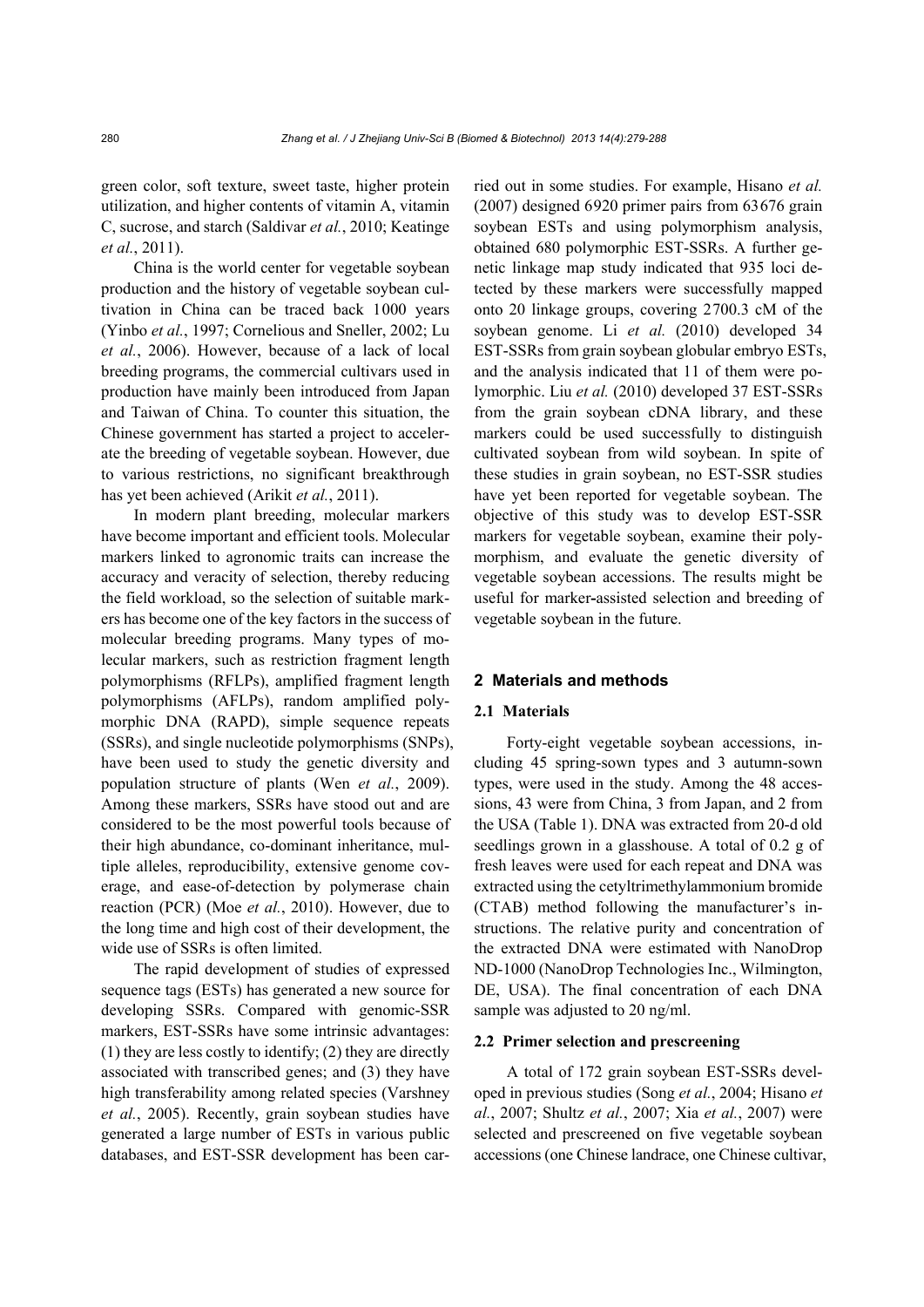and one cultivar each from Japan, Taiwan of China, and USA) to select suitable primers for further analysis. Based on the results of prescreening, 64 primer pairs were designed and synthesized to assess polymorphism. The forward primers of each pair were labeled with 6-FAM fluorescent dye.

# **2.3 SSR amplification and PCR product analysis**

PCRs were conducted using a Peltier thermo cycler (PTC)-225 thermal cycler from MJ Research Inc. (Waltham, MA, USA). All PCR amplifications were carried out in 20 μl reaction mixtures containing 20 ng genomic DNA template,  $1 \times PCR$  buffer (containing  $Mg^{2+}$ ), 0.2 mmol/L dNTPs, 0.2 mmol/L forward and reverse primers, and 1 U of Taq polymerase (TaKaRa, Dalian, China). The PCR program was as follows: 95 °C for 5 min, 36 cycles each at 94 °C for 30 s, 56 °C for 30 s, 72 °C for 60 s, and a final extension at 72 °C for 10 min. The PCR reaction products were diluted and detected on a MegaBACE 1000

DNA analysis system as previously described (Gong *et al*., 2011). Analysis of amplified fragment size was performed using methods described by Gong *et al*. (2010a).

## **2.4 Data and statistics**

The variability at each locus was measured in terms of the number of alleles  $(N_a)$ , observed heterozygosity  $(H_0)$ , expected heterozygosity  $(H_e)$ , polymorphic information content (PIC), Nie's gene diversity  $(D_A)$  and a Chi-square test for Hardy-Weinberg equilibrium ( $P_{HW}$ ). The  $N_a$ ,  $H_0$ , and  $H_e$  were calculated using POPGENE software, Version 1.3 (Choudhary *et al*., 2009). The PIC value was calculated using the formula developed by Anderson *et al*. (1993).  $D_A$  was determined using NTSYSpc Version 2.10 (NTSYS-PC 2.10, Applied Biostatistics, Setauket, NY, USA). A dendrogram was constructed using unweighted pair group method with arithmetic means (UPGMA).

| No.            | Accession name | Origin                   | No. | Accession name   | Origin              |
|----------------|----------------|--------------------------|-----|------------------|---------------------|
| $\mathbf{1}$   | LDY081011      | Liaoning, China          | 25  | ZAL091116        | Jiangsu, China      |
| $\sqrt{2}$     | LDY081014      | Liaoning, China          | 26  | WJH101125        | Heilongjiang, China |
| $\overline{3}$ | LDY081015      | Liaoning, China          | 27  | WJH101128        | Heilongjiang, China |
| $\overline{4}$ | LDY081018      | Liaoning, China          | 28  | WJH101134        | Heilongjiang, China |
| 5              | LDY081019      | Liaoning, China          | 29  | JAP101136        | Hokkaido, Japan     |
| 6              | LDY081021      | Liaoning, China          | 30  | JAP101139        | Hokkaido, Japan     |
| 7              | LDY081023      | Liaoning, China          | 31  | JAP101141        | Hokkaido, Japan     |
| $\,8\,$        | LDY081025      | Liaoning, China          | 32  | <b>USA101148</b> | North Carolina, USA |
| 9              | ZXN081029      | Zhejiang, China          | 33  | <b>USA101155</b> | North Carolina, USA |
| 10             | ZXN081031      | Zhejiang, China          | 34  | SWK111158        | Liaoning, China     |
| 11             | ZXN081035      | Zhejiang, China          | 35  | SWK111175        | Liaoning, China     |
| 12             | ZXN081036      | Zhejiang, China          | 36  | SWK111176        | Liaoning, China     |
| 13             | YZT081045      | Jilin, China             | 37  | SWK111177        | Liaoning, China     |
| 14             | YZT081049      | Jilin, China             | 38  | WGP111178        | Jiangsu, China      |
| 15             | YZT081051      | Jilin, China             | 39  | WGP111181        | Jiangsu, China      |
| 16             | YZT081058      | Jilin, China             | 40  | WGP111186        | Jiangsu, China      |
| 17             | YZT081065      | Jilin, China             | 41  | WGP111187        | Jiangsu, China      |
| 18             | YZT081069      | Jilin, China             | 42  | YLF111192        | Shanghai, China     |
| 19             | TW091079       | Kaohsiung, Taiwan, China | 43  | YLF111197        | Shanghai, China     |
| 20             | TW091080       | Kaohsiung, Taiwan, China | 44  | YLF111203        | Shanghai, China     |
| 21             | TW091081       | Kaohsiung, Taiwan, China | 45  | ZLH111205        | Fujian, China       |
| 22             | TW091084       | Kaohsiung, Taiwan, China | 46  | ZLH111209        | Fujian, China       |
| 23             | TW091091       | Kaohsiung, Taiwan, China | 47  | ZLH111217        | Fujian, China       |
| 24             | ZAL091110      | Jiangsu, China           | 48  | ZXH111221        | Guangdong, China    |

**Table 1 List of 48 vegetable soybean accessions used to determine genetic diversity**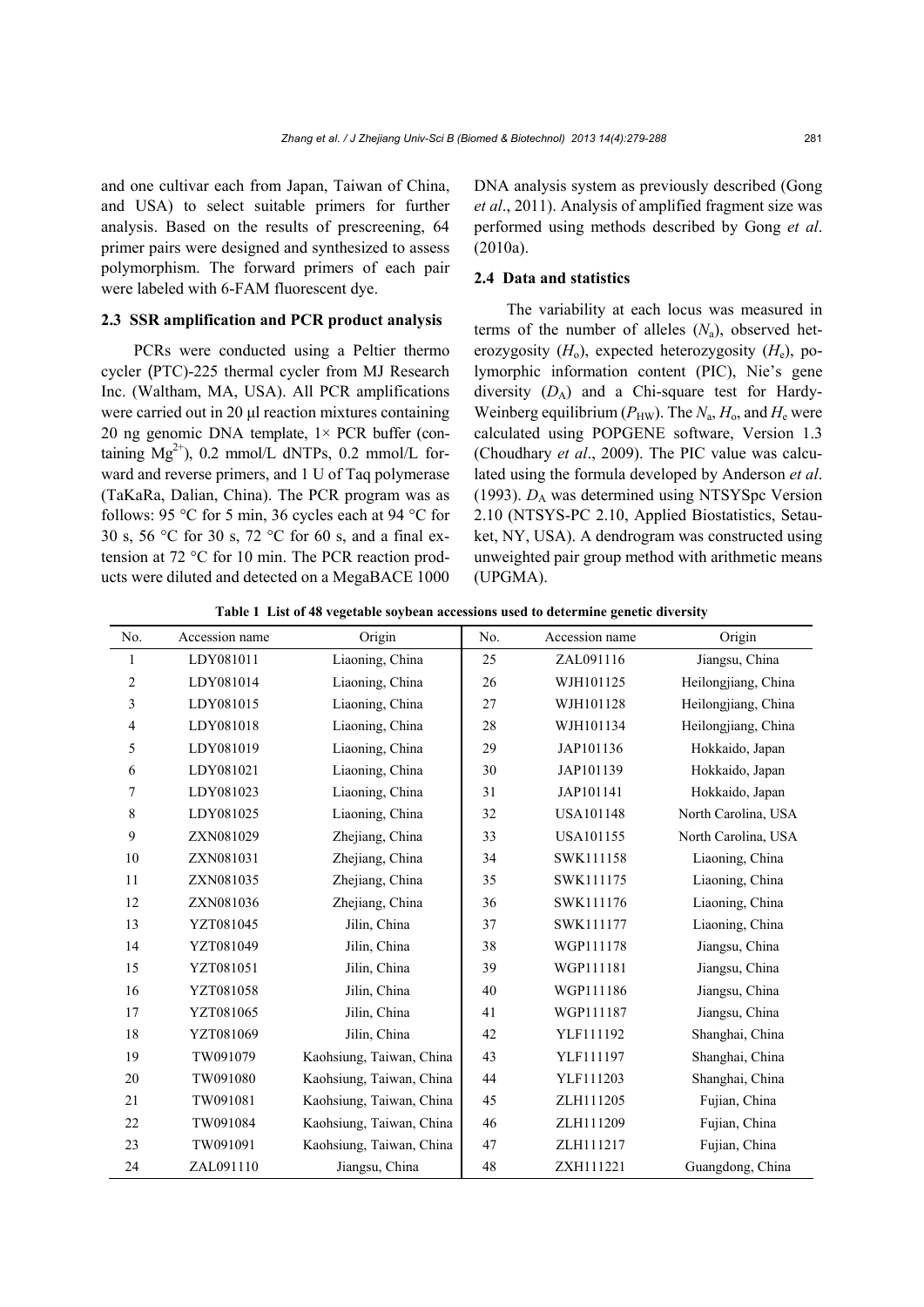#### **3 Results**

# **3.1 Characteristics of EST-SSR markers in vegetable soybean**

Based on the prescreening results, 64 primer pairs with clean amplification products were designed and explored over 48 vegetable soybean accessions. Among these primers, 34.38% (22) were polymorphic, which was higher than previous results of 9.83% and 32.35% in grain soybean (Hisano *et al.*, 2007; Li *et al.*, 2010). The number of repeats ranged from 8 to 22, with an average of 11.59. Out of all the repeat motifs, the length of SSRs ranged from 22 to 44 bp, with an average of 28.21 bp (Table 2). Among the 22 SSR loci, tri-nucleotides were the most abundant repeats, accounting for 50.00%, followed by di-nucleotides (45.45%) and tetra-nucleotides (4.55%). GAA was the most common motif among the tri-nucleotide repeats, with a frequency of 18.18%, followed by AGC, CAA, GTC, GGC, ATG, GAT, AGA, and AAG, each with a frequency of 9.09%. The dominant repeat motif of the di-nucleotides was AT with a frequency of 40.00%, followed by TA (20.00%), and TC, AC, AG, and GT, each accounting for 10.00% (Table 3, Fig. 1). More details about the different repeat motifs are listed in Table 2.



**Fig. 1 Distribution of different motifs in vegetable soybean EST-SSRs**

#### **3.2 Polymorphism of EST-SSRs**

The 22 EST-SSRs detected a total of 71 alleles in 48 vegetable soybean accessions (Table 1). For each locus, the number of alleles ranged from 2 (Gmp**-**009, Gmp**-**045, Gmp-066, Gmp-141, Gmp-149, Gmp-166, and Gmp-199) to 6 (Gmp-050 and Gmp-058), with an average of 3.23 (Table 4). The most frequent number of alleles per locus was 2. This result was slightly lower than the value for wild soybean (3.80) (Liu *et al.*, 2010). PIC values varied from a high value of 0.630 (Gmp-050) to a low value of 0.144 (Gmp-046), with a mean value of 0.386, which was similar to the average value of 0.400 in grain soybean (Hisano *et al.*, 2007). As a strictly self**-**fertilizating crop, vegetable soybean was expected to have lower heterozygosity than hybrid crops. However,  $H_0$  values varied widely among these markers, ranging from 0.0196 to 1.0000, with an average of 0.6092. Also, *H*e values varied significantly, ranging from 0.1502 to 0.6840, with a mean of 0.4616, which was significantly higher than in grain soybean (0.0140) and wild soybean (0.0690) (Li *et al.*, 2008; Liu *et al.*, 2010). In addition, 16 EST-SSRs (72.73%) had significantly higher levels of *H*o than did *H*e. All loci except Gmp-116, Gmp-149, and Gmp-166, showed significant deviations from the Hardly-Weinberg equilibrium (*P*<0.01). Considering that the accessions used in this study included cultivars and landraces from China, Japan, and USA, these results were not surprising.

## **3.3 Assessment of genetic diversity in 48 vegetable soybean accessions**

To evaluate the usefulness of these EST-SSRs, a genetic variation study was carried out in the 48 accessions. A cluster graph produced by two-dimensional principle coordinate analysis indicated that cultivars 21, 22, and 32 (within the circle in Fig. 2), which were autumn-sown types, were clustered in the lower-left side and separated from other accessions. Consistent with this result, phylogenetic tree analysis showed that at a coefficient of 0.76, all accessions were clustered into two main groups: spring-sown type (I) and autumn-sown type (II) (Fig. 3). At a coefficient of 0.80, accessions of the spring-sown type were clustered into five groups. Most Chinese cultivars and landraces fell into Group 1. Group 2 was comprised of two cultivars, one from Kaohsiung, Taiwan, China (No. 19) and the other from Fujian, China (No. 45). Group 3 contained three cultivars, two from Hokkaido, Japan (Nos. 29 and 30) and the other from Kaohsiung, Taiwan, China (No. 23). Groups 4 and 5 each had only one accession, from Jiangsu, China (No. 24) and North Carolina, USA (No. 33), respectively. Group 1 was further divided into two subgroups at a coefficient of 0.81: one group comprised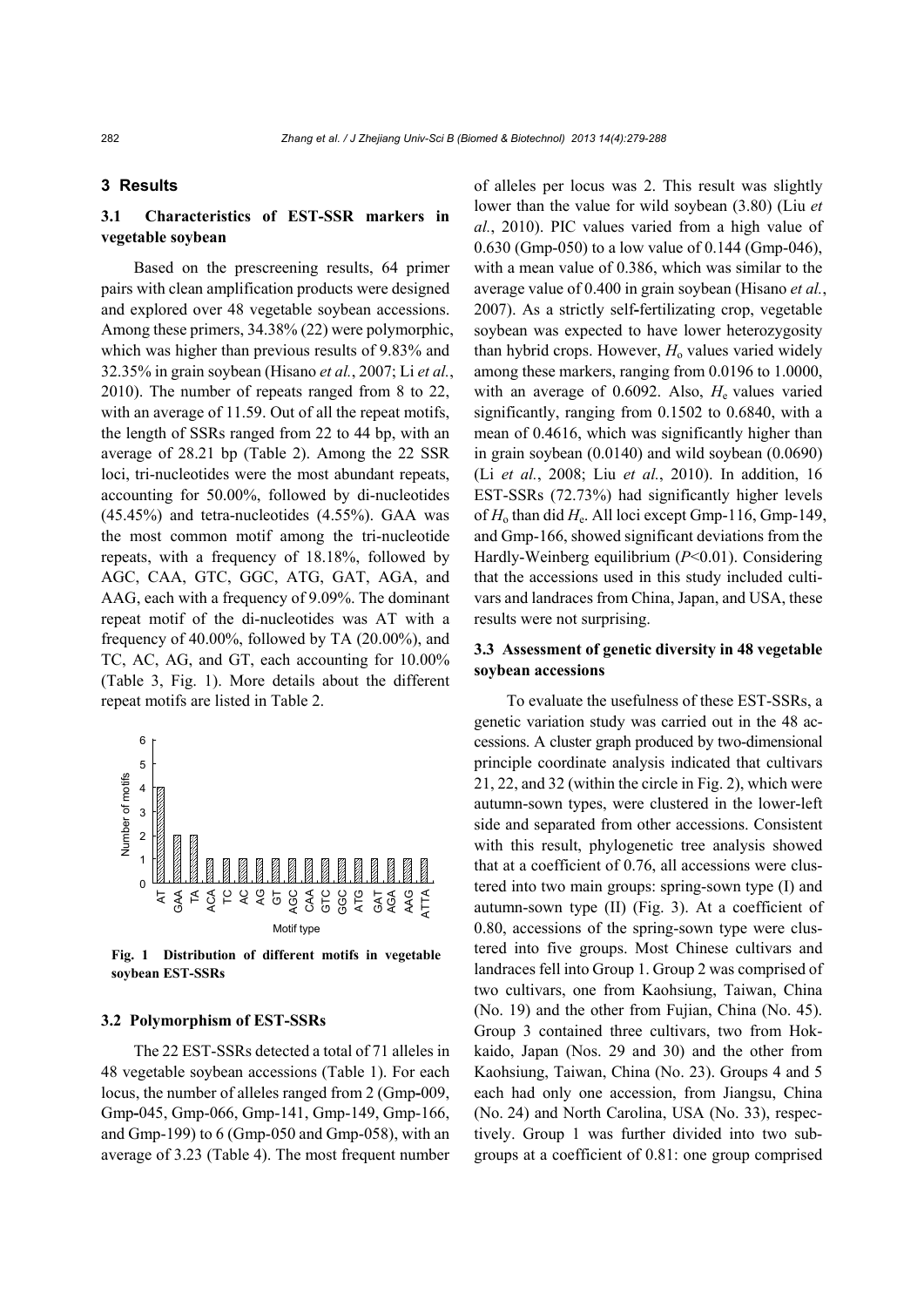| ֚֚֚֬<br>ma a ve                                                               |
|-------------------------------------------------------------------------------|
| <b>TOP CCF</b>                                                                |
|                                                                               |
| $\frac{1}{2}$ , $\frac{1}{2}$ , $\frac{1}{2}$ , $\frac{1}{2}$ , $\frac{1}{2}$ |
| is a case of the control<br>$\ddot{\phantom{0}}$                              |
| D                                                                             |
| í.                                                                            |
| í                                                                             |
| $\frac{1}{2}$                                                                 |
|                                                                               |
| Į                                                                             |
| l<br>j<br>j                                                                   |
| Tahle 1                                                                       |

|            |                                              | $\frac{1}{2}$ and $\frac{1}{2}$ and $\frac{1}{2}$ and $\frac{1}{2}$ and $\frac{1}{2}$ both models of $\frac{1}{2}$ and $\frac{1}{2}$ and $\frac{1}{2}$ and $\frac{1}{2}$ and $\frac{1}{2}$ and $\frac{1}{2}$ and $\frac{1}{2}$ and $\frac{1}{2}$ and $\frac{1}{2}$ and $\frac{1}{2}$ and |                                   |                        |                       |                                |                      |                                    |
|------------|----------------------------------------------|------------------------------------------------------------------------------------------------------------------------------------------------------------------------------------------------------------------------------------------------------------------------------------------|-----------------------------------|------------------------|-----------------------|--------------------------------|----------------------|------------------------------------|
| Locus name | $\text{Corresponding}$ ID<br>from references | Primer sequence $(5'-3)$                                                                                                                                                                                                                                                                 | Motif                             | Amealing<br>Temp. (°C) | Expected<br>size (bp) | Practical size<br>$\left($ bp) | Number of<br>alleles | information source<br>Reference or |
| $Gmp-009$  | AW620774                                     | Forward: TCACCCACCCAATACACAAA<br>Reverse: TTCGCAACTTGTTACAACGG                                                                                                                                                                                                                           | (AA)                              | 56                     | 174                   | $166 - 181$                    | $\mathbf{C}$         | Song et al., 2004                  |
| Gmp-017    | CG819919.1                                   | Forward: ACCTCTTCCCCCATTCAGTI<br>Reverse: ACCTCTTCCCCCATTCAGT1                                                                                                                                                                                                                           | $\rm{(AT)_{12}}$                  | 55                     | 236                   | $198 - 236$                    | $\sim$               | Shultz et al., 2007                |
| Gmp-045    | CSSR381                                      | Forward: AACACCGTTGGTTTCATGC<br>AGTTTGGTTTGAACA<br>Reverse: TTGC                                                                                                                                                                                                                         | (AGC) <sub>8</sub>                | 55                     | 167                   | $156 - 169$                    |                      | Xia et al., 2007                   |
| Gmp-046    | CSSR385                                      | Forward: AACCCTTCTTCCACTTCCGT<br>Reverse: AACCCTTCTTCCACTTCCGT                                                                                                                                                                                                                           | (CAA)                             | 55                     | 201                   | $197 - 211$                    |                      | Xia et al., 2007                   |
| $Gmp-048$  | CSSR391                                      | Forward: CCGCCGAAGTACGAAGTAGA<br>Reverse: CCGCCGAAGTACGAAGTAGA                                                                                                                                                                                                                           | (GTC)                             | 54                     | 260                   | 247–263                        |                      | Xia et al., 2007                   |
| $Gmp-049$  | CSSR400                                      | Forward: CTTCTCTCAGCACCCTCCAC<br>Reverse: AACCCTTCTTCCACTTCCGT                                                                                                                                                                                                                           | $\rm (TC)_{\rm 18}$               | 54                     | 269                   | 250-283                        |                      | Xia et al., 2007                   |
| Gmp-050    | CSSR405                                      | Forward: AACAACAACAGCCACCACAA<br>Reverse: CTGGCATTGACACTGTTGCT                                                                                                                                                                                                                           | $(CAA)$ <sub>8</sub>              | 54                     | 219                   | 197-238                        |                      | Xia et al., 2007                   |
| Gmp-058    | CSSR443                                      | Reverse: GTTCCTCGGAGACAGCAAAG<br>Forward: GTATGGATTTCATGGGTGGG                                                                                                                                                                                                                           | $(GGC)_{\!\scriptscriptstyle 8}$  | 54                     | 124                   | $110 - 160$                    |                      | Xia et al., 2007                   |
| Gmp-059    | CSSR449                                      | Forward: GAAATGACAATAATGCCGGG<br>ATTCAAAGCAGAAGCA<br>Reverse: TTCC                                                                                                                                                                                                                       | $\left( \mathrm{AT}\right) _{21}$ | 54                     | 183                   | $177 - 182$                    |                      | Xia et al., 2007                   |
| Gmp-066    | CSSR472                                      | Forward: GGTTACGGCACTTCCTACCA<br>Reverse: AATTTTGCGTTGTTGAGGG                                                                                                                                                                                                                            | (AAC)                             | 55                     | 225                   | $202 - 235$                    |                      | Xia et al., 2007                   |
| Gmp-072    | CSSR498                                      | Forward: GAGATTCATGAGAAGGCCA<br>CCGTGTTAGGTGTTGT<br>Reverse: CTCC                                                                                                                                                                                                                        | $(ATG)_9$                         | 56                     | 160                   | $144 - 165$                    |                      | Xia et al., 2007                   |
| Gmp-088    | CSSR540                                      | Forward: GAGGTTGGTGCCTGGAGATA<br>Reverse: TGGCGAGTTACGAGGCTATT                                                                                                                                                                                                                           | $\rm (GAT)_9$                     | 56                     | 211                   | $197 - 235$                    |                      | Xia et al., 2007                   |
| Gmp-112    | GMES0255                                     | Forward: TCACCCACCCAATACACAAA<br>Reverse: TTCGCAACTTGTTACAACGG                                                                                                                                                                                                                           | $\left( \mathrm{AT} \right)_{11}$ | 56                     | 154                   | $140 - 156$                    |                      | Hisano et al., 2007                |
| $Gmp-116$  | GMES0633                                     | Reverse: AAAACCATATGCTTGCGGAC<br>Forward: GCCTGTGGTTGGTCTTCATT                                                                                                                                                                                                                           | $\rm{(AT)_{22}}$                  | 54                     | 189                   | $172 - 192$                    |                      | Hisano et al., 2007                |
| Gmp-122    | GMES0644                                     | Forward: AGATTGGAAGAGCCATCCCT<br>Reverse: ACTTCTCGCCCTCGTTCTT1                                                                                                                                                                                                                           | $(AGA)_{12}$                      | 54                     | 294                   | $294 - 308$                    |                      | Hisano et al., $2007$              |
| Gmp-128    | <b>GMES0687</b>                              | Forward: CATCCTAACCGGTCAAAAACA<br>Reverse: GGAACTTCTCCCTTGGGTTC                                                                                                                                                                                                                          | $\left( \mathrm{ATTA}\right)$     | 55                     | 152                   | $138 - 154$                    |                      | Hisano et al., $2007$              |
| Gmp-133    | GMES0709                                     | Forward: ACAGGTTGTGGGACGGTAAA<br>Reverse: ACCAAATAGCTGGAATCCCC                                                                                                                                                                                                                           | $(ACA)_9$                         | 55                     | 217                   | $197 - 22$                     |                      | Hisano et al., $2007$              |
| $Gmp-141$  | GMES0799                                     | Reverse: ATGCAAACAAGAATCCTGGC<br><b>LLOCALCALCALCALC</b><br>Forward: CCC1                                                                                                                                                                                                                | $(\mathrm{T}\mathbf{A})_{11}$     | 54                     | 133                   | $107 - 128$                    |                      | Hisano et al., 2007                |
| Gmp-149    | <b>GMES1455a</b>                             | Reverse: AACCAGGACAACCGAGTCAC<br>Forward: ACCAGCACCGCGTAATAAAT                                                                                                                                                                                                                           | $\rm (AG)_{12}$                   | 54                     | 180                   | $197 - 210$                    |                      | Hisano et al., $2007$              |
| Gmp-166    | GMES3937                                     | Forward: GGAGAAGGCCTCATCAACAG<br>LACTGGACACTCGGTGG<br>Reverse: AGGI                                                                                                                                                                                                                      | $(AAG)_9$                         | 56                     | 186                   | 183-186                        |                      | Hisano et al., $2007$              |
| Gmp-197    | GMES4774                                     | Forward: AGGATCACATACCAGCACC<br>Reverse: AGGATCACATACCAGGCACC                                                                                                                                                                                                                            | $\left( T\mathbf{A}\right) _{18}$ | 56                     | 277                   | $253 - 285$                    |                      | Hisano et al., 2007                |
| Gmp-199    | GMES6145                                     | Reverse: AAAACCCTCCAAAATCAGGG<br>Forward: CTCCGATGCTTATCCCAAAA                                                                                                                                                                                                                           | $\left( \text{GT} \right)_{15}$   | 56                     | 184                   | $168 - 182$                    | $\sim$               | Hisano et al., 2007                |

# *Zhang et al. / J Zhejiang Univ-Sci B (Biomed & Biotechnol) 2013 14(4):279-288* 283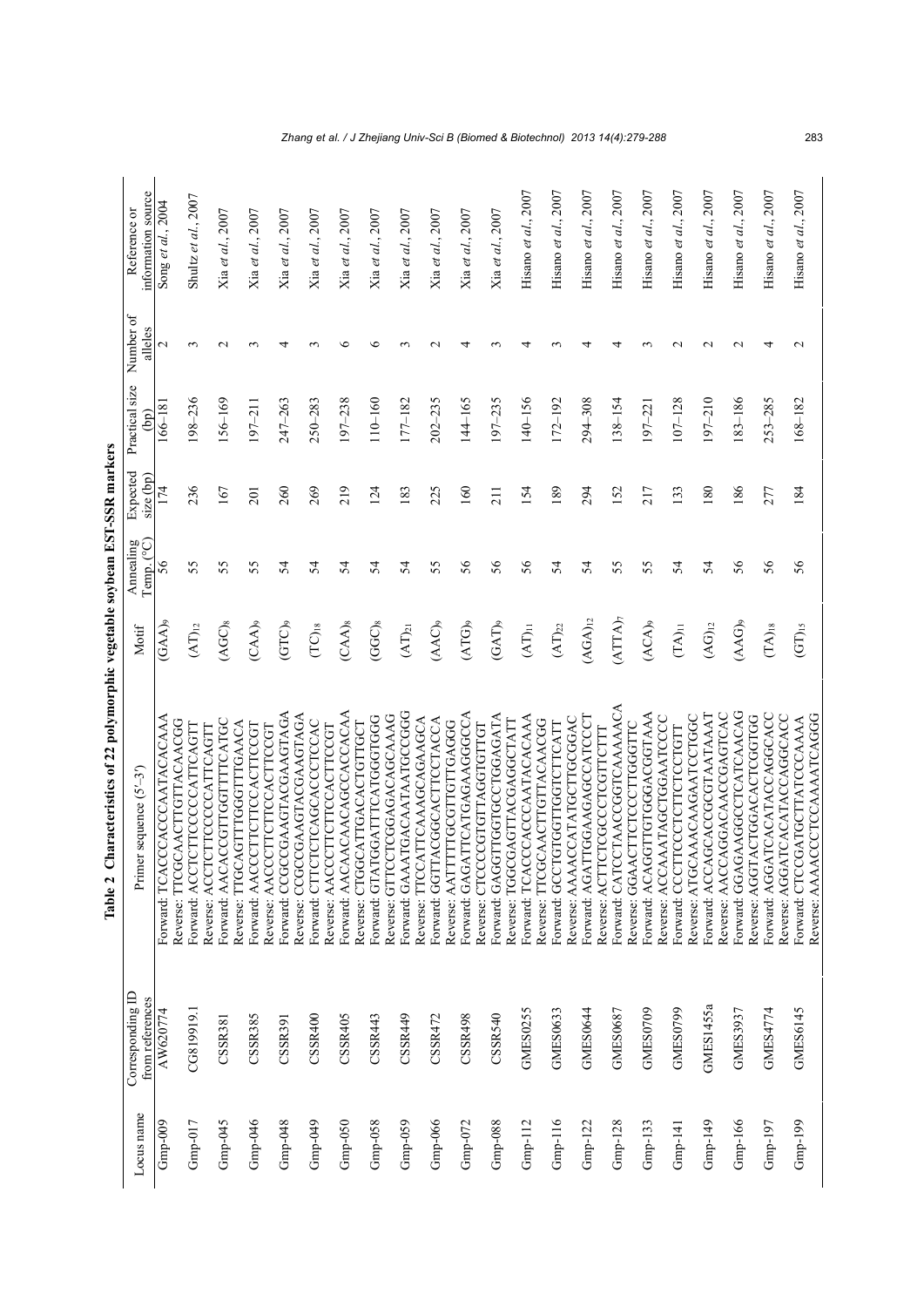| SSR    | Motif                  |                   |              |   |        |                  |                |                |                  | Occurrence       |    |                  |                  |                |                |                |
|--------|------------------------|-------------------|--------------|---|--------|------------------|----------------|----------------|------------------|------------------|----|------------------|------------------|----------------|----------------|----------------|
| motif  | type                   | Number of repeats |              |   |        |                  |                |                |                  |                  |    | Total            |                  |                |                |                |
|        |                        | 6                 | 7            | 8 | 9      | 10               | 11             | 12             | 13               | 14               | 15 | 16               | 17               | 18             | >18            |                |
| $Di-$  | AT                     |                   |              |   |        |                  | $\mathbf{1}$   | $\mathbf{1}$   |                  |                  |    |                  |                  |                | $\overline{2}$ | $\overline{4}$ |
|        | ${\rm TC}$             |                   |              |   |        |                  |                |                |                  |                  |    |                  |                  |                |                |                |
|        | $\mathbf{A}\mathbf{C}$ |                   |              |   |        |                  |                |                |                  |                  |    |                  |                  |                |                |                |
|        | TA                     |                   |              |   |        |                  |                |                |                  |                  |    |                  |                  |                |                |                |
|        | $\rm{AG}$              |                   |              |   |        |                  |                |                |                  |                  |    |                  |                  |                |                |                |
|        | ${\rm GT}$             |                   |              |   |        |                  |                |                |                  |                  |    |                  |                  |                |                |                |
|        | Total                  |                   |              |   |        |                  | 2              | $\mathfrak{Z}$ |                  |                  |    |                  |                  | $\overline{2}$ | $\overline{2}$ | 10             |
| Tri-   | GAA                    |                   |              |   |        |                  |                |                |                  |                  |    |                  |                  |                |                | 2              |
|        | $\rm{AGC}$             |                   |              |   |        |                  |                |                |                  |                  |    |                  |                  |                |                |                |
|        | CAA                    |                   |              |   |        |                  |                |                |                  |                  |    |                  |                  |                |                |                |
|        | ${\rm GTC}$            |                   |              |   |        |                  |                |                |                  |                  |    |                  |                  |                |                |                |
|        | $_{\rm GGC}$           |                   |              |   |        |                  |                |                |                  |                  |    |                  |                  |                |                |                |
|        | $\rm{ACA}$             |                   |              |   |        |                  |                |                |                  |                  |    |                  |                  |                |                |                |
|        | ATG                    |                   |              |   |        |                  |                |                |                  |                  |    |                  |                  |                |                |                |
|        | GAT                    |                   |              |   |        |                  |                |                |                  |                  |    |                  |                  |                |                |                |
|        | $\rm{AGA}$             |                   |              |   |        |                  | 1              |                |                  |                  |    |                  |                  |                |                |                |
|        | AAG                    |                   |              |   |        |                  |                |                |                  |                  |    |                  |                  |                |                |                |
|        | Total                  |                   |              | 3 | 7      |                  |                |                |                  |                  |    |                  |                  |                |                | 11             |
| Tetra- | <b>ATTA</b>            |                   |              |   |        |                  |                |                |                  |                  |    |                  |                  |                |                |                |
| Total  |                        | $\boldsymbol{0}$  | $\mathbf{I}$ | 3 | $\tau$ | $\boldsymbol{0}$ | $\mathfrak{Z}$ | $\mathfrak{Z}$ | $\boldsymbol{0}$ | $\boldsymbol{0}$ | 1  | $\boldsymbol{0}$ | $\boldsymbol{0}$ | $\overline{c}$ | $\overline{2}$ | $22\,$         |

| Table 3 Occurrence of different types of SSRs in vegetable soybean |  |  |
|--------------------------------------------------------------------|--|--|
|                                                                    |  |  |

**Table 4 Characterization of the 22 microsatellite loci for vegetable soybean, including observed heterozygosity (***H***o), expected heterozygosity (***H***e), polymorphism information content (PIC), and Chi-square test for Hardy-Weinberg**   $\mathbf{eq}$ **uilibrium**  $(P_{\text{HW}})$ 

| Locus name | $H_{o}$ | $H_{\rm e}$ | PIC   | $P_{\rm HW}$ |
|------------|---------|-------------|-------|--------------|
| Gmp-009    | 0.1923  | 0.3107      | 0.262 | **           |
| Gmp-017    | 0.7000  | 0.5850      | 0.495 | $\ast\ast$   |
| Gmp-045    | 1.0000  | 0.5000      | 0.375 | $\ast\ast$   |
| Gmp-046    | 0.0400  | 0.1502      | 0.144 | $\ast\ast$   |
| Gmp-048    | 0.9038  | 0.6433      | 0.570 | $\ast\ast$   |
| Gmp-049    | 0.3409  | 0.5338      | 0.473 | $\ast\ast$   |
| Gmp-050    | 0.3529  | 0.6840      | 0.630 | $\ast\ast$   |
| Gmp-058    | 0.8654  | 0.5775      | 0.486 | **           |
| Gmp-059    | 0.1429  | 0.4638      | 0.399 | **           |
| Gmp-066    | 0.9804  | 0.5438      | 0.441 | **           |
| Gmp-072    | 0.8431  | 0.4931      | 0.372 | $\ast\ast$   |
| Gmp-088    | 0.7885  | 0.4776      | 0.364 | $\ast\ast$   |
| Gmp-112    | 0.6905  | 0.5558      | 0.456 | $\ast\ast$   |
| Gmp-116    | 0.3462  | 0.2862      | 0.245 |              |
| Gmp-122    | 0.0196  | 0.1624      | 0.152 | $\ast\ast$   |
| Gmp-128    | 1.0000  | 0.6248      | 0.554 | **           |
| Gmp-133    | 1.0000  | 0.5185      | 0.403 | $\ast\ast$   |
| Gmp-141    | 0.9615  | 0.4993      | 0.375 | **           |
| Gmp-149    | 0.2500  | 0.2188      | 0.195 |              |
| Gmp-166    | 0.2400  | 0.2112      | 0.189 |              |
| Gmp-197    | 1.0000  | 0.5000      | 0.375 | **           |
| Gmp-199    | 0.7451  | 0.6146      | 0.533 | **           |

\*\* denotes significant deviation from Hardy-Weinberg equilibrium (*P*<0.01)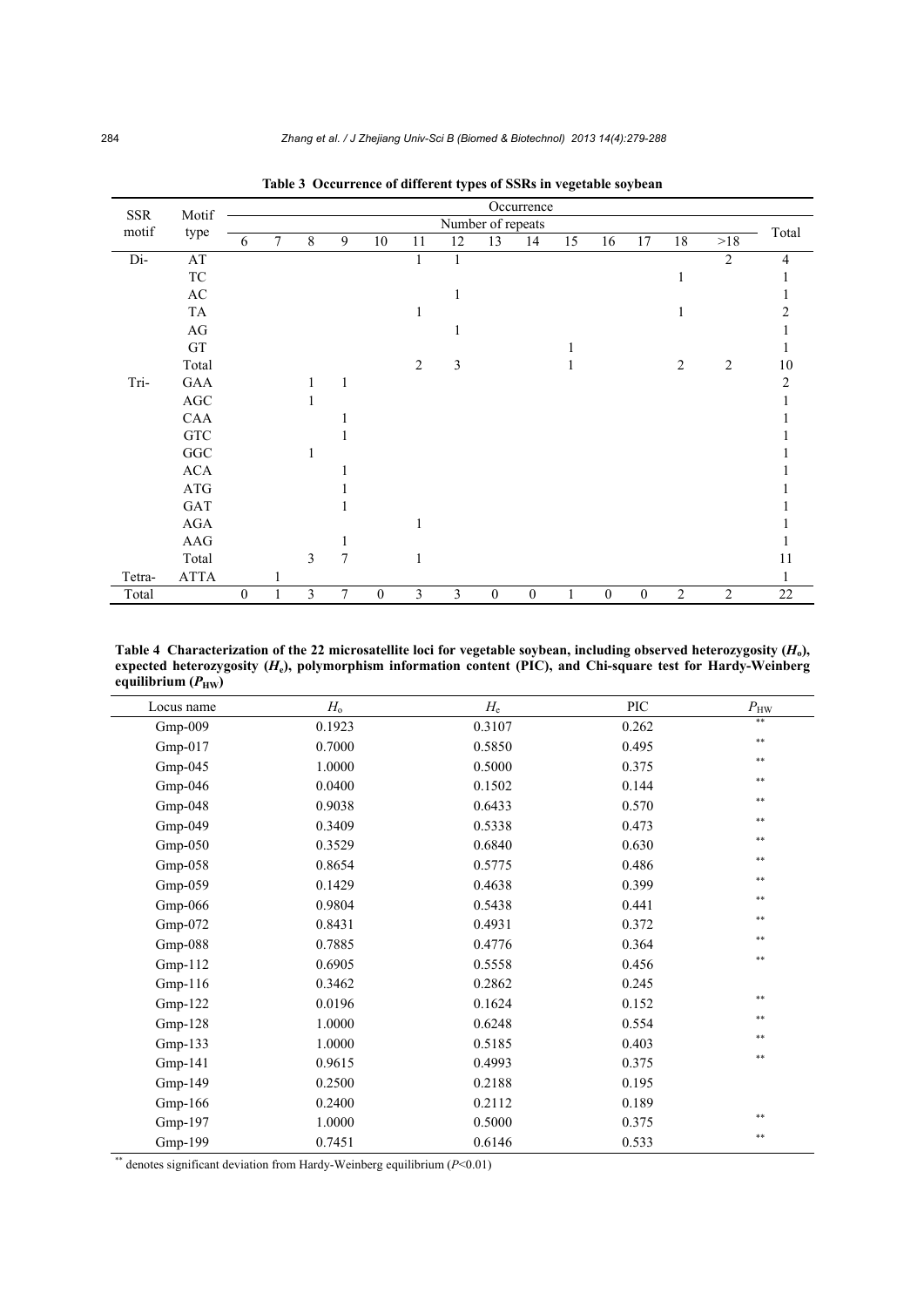

**Fig. 2 Two-dimension principlal coordinate analysis of 48 vegetable soybean accessions**  The numbers represent different accessions as listed in Table 1



**Fig. 3 Dendrogram of 48 vegetable soybean accessions based on 22 EST-SSR data using the UPGMA clustering method**  The numbers represent different accessions as listed in Table 1

24 accessions mainly from the northern regions of China, and the other group included 14 accessions mainly from the southern regions of China. These results indicated that the average genetic similarity among Chinese accessions was high, meaning that, although some accessions are far from each other in terms of geographic distance, they have a similar genetic background. However, the genetic relationships among Chinese, Japanese, and USA accessions are distant.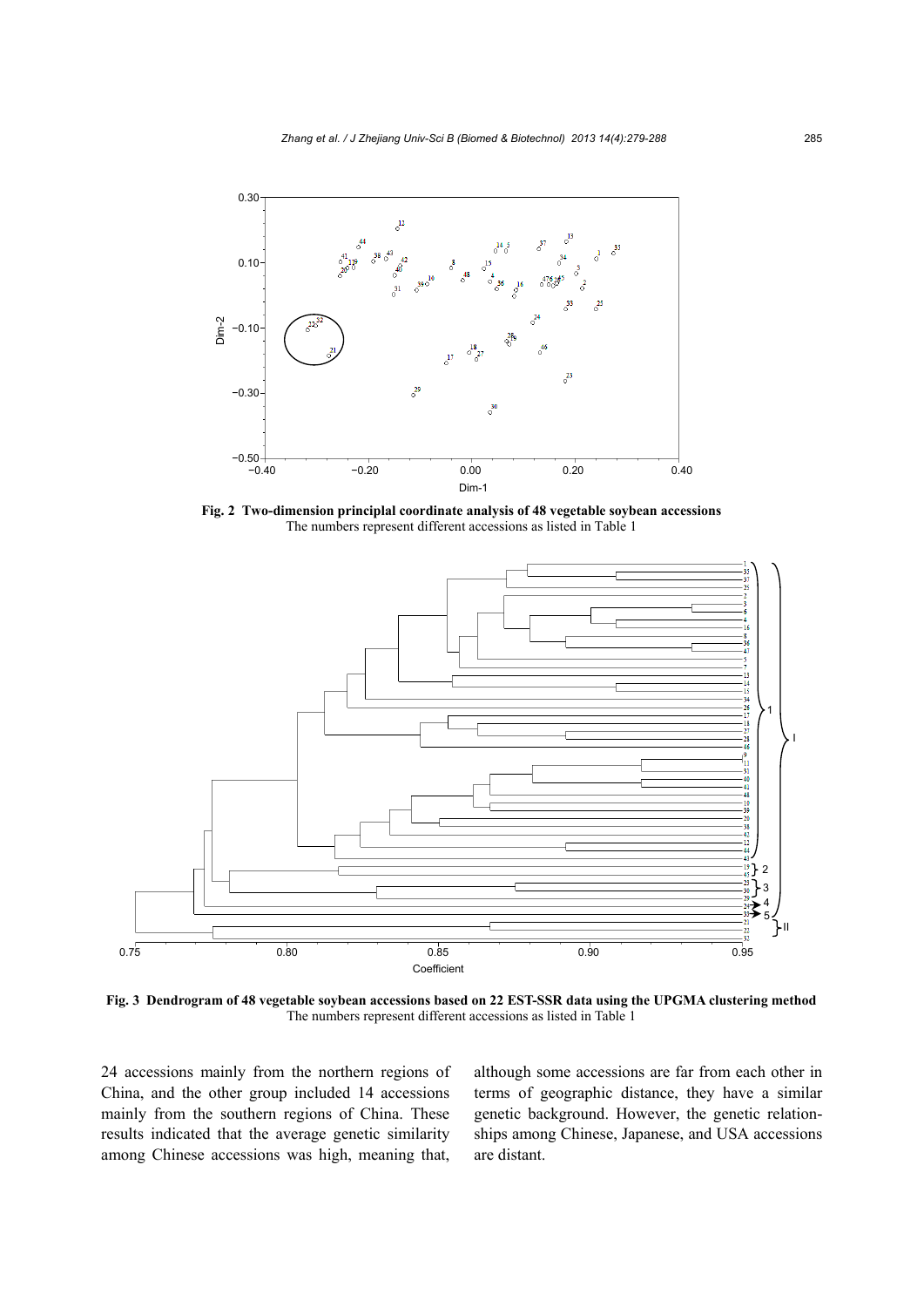## **4 Discussion**

In this study, a total of 172 grain soybean EST-SSR markers were selected and screened for useful markers for vegetable soybean. Finally, we obtained 64 primer pairs with clean amplification products. Among these primers, 22 loci were polymorphic with a polymorphism percentage of 34.38%, which was higher than previous results of 9.83% and 32.35% in grain soybean (Hisano *et al.*, 2007; Li *et al.*, 2010). These results indicated that grain soybean EST-SSRs have high transferability to vegetable soybean and could be a potential resource for the development of vegetable soybean EST-SSR markers. Further analysis showed that tri-nucleotides were the most abundant motif in vegetable soybean (Table 3). It has been suggested that the abundance of tri-nucleotide SSRs in plants might be attributed to the absence of frameshift mutations, due to the variety of tri-nucleotide repeats (Metzgar *et al.*, 2000). Also, the predominance of tri-nucleotide repeats in EST-SSRs is due to the suppression of non-trinucleotide SSRs in coding regions, which could reduce the occurrence of frameshift mutations within transcribed genes. Morgante *et al.* (2002) reported that the high frequency of tri-nucleotide repeats in plant ESTs is due to mutation pressure and putative selection for specific amino acid stretches. Previous studies indicated that tri-nucleotides were the most dominant repeat motif in legume crops, such as grain soybean, wild soybean, pea and faba bean (Kuroda *et al.*, 2009; Gong *et al.*, 2010a; 2010b; Liu *et al.*, 2010). Our results support those findings. GAA was found to be the most abundant of the tri-nucleotide repeats, consistent with previous results for grain soybean (Roy *et al.*, 2004). SSRs with long motifs are usually ignored during generation of markers because of their scarcity in plant genomes (Wang *et al.*, 2010). However, one EST-SSR with a tetra-nucleotide repeat motif was found to be polymorphic in our study, which suggested that long motif SSRs may also be useful for generating informative markers.

Generally,  $N_a$ , PIC,  $H_0$ , and  $H_e$  are important indexes of the polymorphism of SSRs. In this study, a total of 71 alleles were detected in 22 loci, with an average of 3.23 per locus, equivalent to about 18% of genomic SSRs in grain soybean (Li *et al.*, 2008). The differences in the number of alleles per locus between

EST-SSRs and genomic SSRs are due mainly to the origin of the sequences, which are more conserved in coding regions than in non-coding regions. Thus, the *N*a values of EST-SSRs are usually lower than those of genomic SSRs (Temnykh *et al.*, 2000). Liu *et al.* (2010) reported that 37 EST-SSR markers from grain soybean detected a total of 142 alleles in wild soybean, with a mean value of 3.8, which is slightly higher than the value found in our results. The PIC value is the most important index of molecular marker polymorphism. In our study, PIC values among the 22 loci ranged from 0.144 to 0.630, with an average of 0.386, similar to the mean value (0.400) of grain soybean (Hisano *et al.*, 2007). As a strictly self-fertilizating crop, vegetable soybean is expected to have low heterozygosity. However, in this study, the mean value of 48 vegetable soybean accessions was 0.6092, which was significantly higher that the average values of grain soybean (0.0140) and wild soybean (0.0690) (Li *et al.*, 2008; Liu *et al.*, 2010). In addition, 19 (86.36%) loci exhibited significant deviations from Hardy-Weinberg equilibrium corrected for multiple comparisons  $(P<0.01)$ , which is similar to the value for wild soybean (Liu *et al.*, 2010). These results indicate that these markers are highly informative and could be used to differentiate genotypes and cluster them for genetic diversity analysis.

Assessment of genetic diversity within a population is essential to characterize germplasm and provides insights into evolutionary aspects, conservation, utilization, and establishment of breeding programs (Li *et al.*, 2011). In this study, genetic variation in 48 vegetable soybean accessions was analyzed using principal coordinate analysis and phylogenetic tree. Both results (Figs. 2 and 3) showed that cultivars with the same origin tended to be clustered. These results indicated that the genetic relationship among vegetable soybean accessions was related to a great extent to their geographic distribution, which was similar to the results for wheat (Li *et al.*, 2008). In China, southeastern coastal provinces, including Zhejiang, Jiangsu, Shanghai, and Fujian, are the main cultivation regions for vegetable soybean, while the northeastern provinces, such as Liaoning, Jilin, and Heilongjiang, are the main cultivation regions for grain soybean. The ecological and geographical conditions differ greatly between these areas, and accessions originating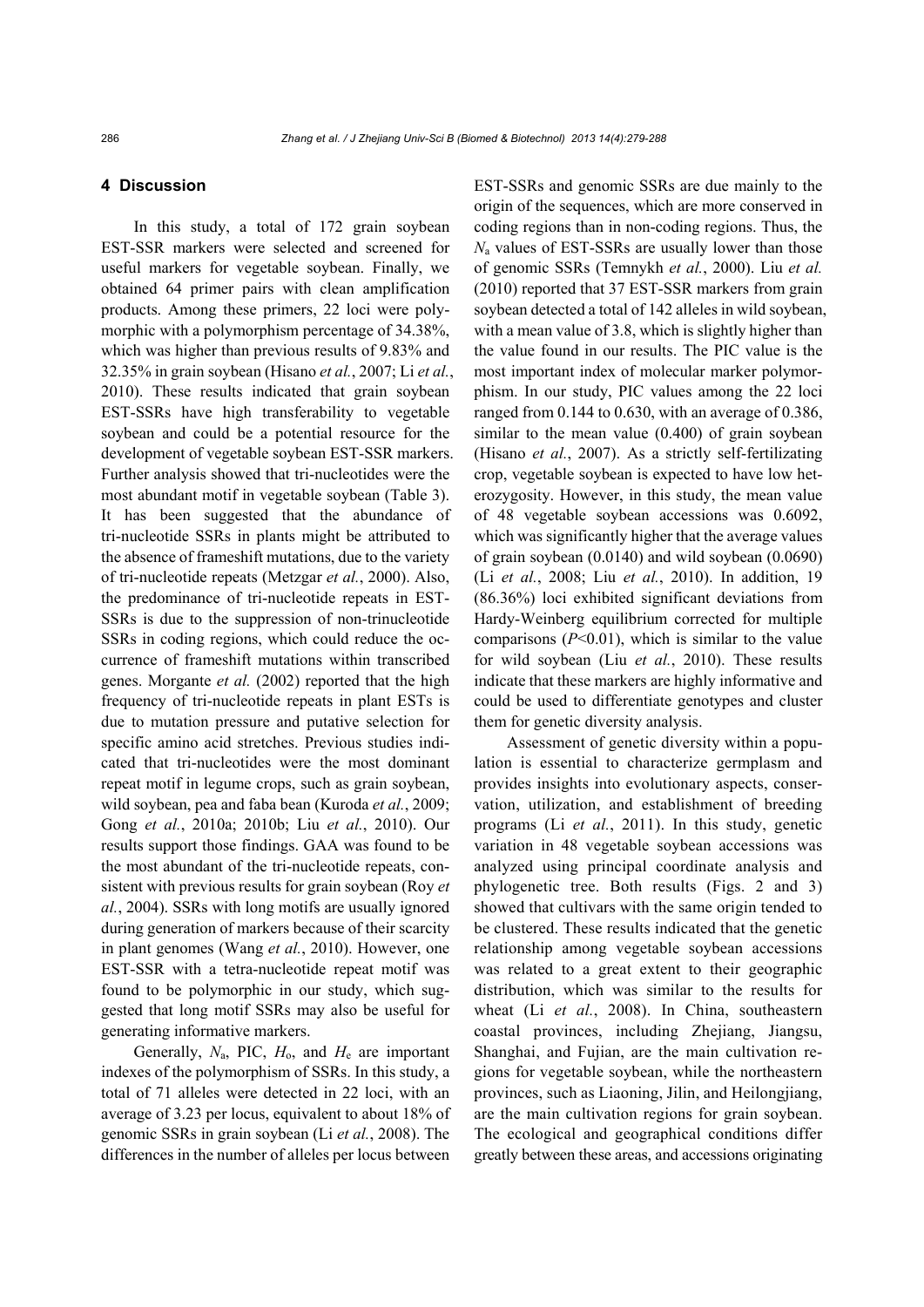from those areas should show high genetic differentiation. However, the results of the cluster analysis in our study (Fig. 3) suggested that most accessions from China were clustered into the same groups. These results suggest that genetic variation among Chinese populations is low and that vegetable soybean in China has a narrow genetic base, forming the major constraint to vegetable soybean breeding programs. However, genetic diversity among Chinese, Japanese, and American accessions was high, indicating that they have a distant relationship. Zhou *et al.* (2002) suggested that grain soybean collections from China, Japan, and USA have different genetic bases, and that they could be used to increase the diversity in Chinese breeding programs. Mimura *et al.* (2007) reported that the genetic background of vegetable soybean accessions from Japan and China was different, and the same result was found in grain soybean. Our results were consistent with these previous studies. So, more foreign germplasm needs to be introduced into Chinese breeding programs to broaden the genetic base of vegetable soybean. This will benefit vegetable soybean breeding and variety improvement in the future.

In summary, this paper is the first report concerning the development of EST-SSRs in vegetable soybean. Twenty-two EST-SSR markers from grain soybean showed high polymorphism in vegetable soybean and were successfully used to investigate the genetic diversity among 48 vegetable soybean accessions from China, Japan, and the USA. These results suggest that EST-SSRs from grain soybean have high transferability to vegetable soybean and that these new EST-SSR markers would be useful in vegetable soybean germplasm conservation, cultivar identification, molecular mapping, and markerassisted selection in the future.

#### **Compliance with ethics guidelines**

Gu-wen ZHANG, Sheng-chun XU, Wei-hua MAO, Qi-zan HU, and Ya-ming GONG declare that they have no conflict of interest.

This article does not contain any studies with human or animal subjects performed by any of the authors.

#### **References**

- Anderson, J.A., Churchill, G.A., Autrique, J.E., Tanksley, S.D., Sorrells, M.E., 1993. Optimizing parental selection for genetic linkage maps. *Genome*, **36**(1):181-186. [doi:10. 1139/g93-024]
- Arikit, S., Yoshihashi, T., Wanchana, S., Tanya, P., Juwattanasomran, R., Srinives, P., Vanavichit, A., 2011. A PCR-based marker for a locus conferring aroma in vegetable soybean (*Glycine max* L.). *Theor. Appl. Genet.*, **122**(2):311-316. [doi:10.1007/s00122-010-1446-y]
- Choudhary, S., Sethy, N.K., Shokeen, B., Bhatia, S., 2009. Development of chickpea EST-SSR markers and analysis of allelic variation across related species. *Theor. Appl. Genet.*, **118**(3):591-608. [doi:10.1007/s00122-008-0923-z]
- Cornelious, B.K., Sneller, C.H., 2002. Yield and molecular diversity of soybean lines derived from crosses of northern and southern elite parents. *Crop Sci.*, **42**(2):642-647. [doi:10.2135/cropsci2002.0642]
- Gong, Y.M., Xu, S.C., Mao, W.H., Hu, Q.Z., Zhang, G.W., Ding, J., Li, Y.D., 2010a. Developing new SSR markers from ESTs of pea (*Pisum sativum* L.). *J. Zhejiang Univ.-Sci. B (Biomed. & Biotechnol.)*, **11**(9):702-707. [doi:10.1631/jzus.B1000004]
- Gong, Y.M., Xu, S.C., Mao, W.H., Hu, Q.Z., Zhang, G.W., Ding, J., Li, Z.Y., 2010b. Generation and characterization of 11 novel EST derived microsatellites from *Vicia faba* (Fabaceae). *Am. J. Bot.*, **97**(7):69-71. [doi:10.3732/ajb. 1000166]
- Gong, Y.M., Xu, S.H., Mao, W.H., Li, Z.Y., Hu, Q.Z., Zhang, G.W., Ding, J., 2011. Genetic diversity analysis of faba Bean (*Vicia faba* L.) based on EST-SSR markers. *Agric. Sci. China*, **10**(6):838-844. [doi:10.1016/S1671-2927 (11)60069-2]
- Hisano, H., Sato, S., Isobe, S., Sasamoto, S., Wada, T., Matsuno, A., Fujishiro, T., Yamada, M., Nakayama, S., Nakamura, Y., *et al.*, 2007. Characterization of the soybean genome using EST-derived microsatellite markers. *DNA Res.*, **14**(6):271-281. [doi:10.1093/dnares/dsm025]
- Keatinge, J.D.H., Easdown, W.J., Yang, R.Y., Chadha, M.L., Shanmugasundaram, S., 2011. Overcoming chronic malnutrition in a future warming world: the key importance of mungbean and vegetable soybean. *Euphytica*, **180**(1):129-141. [doi:10.1007/s10681-011-0401-6]
- Kuroda, Y., Tomooka, N., Kaga, A., Wanigadeva, S.M.S.W., Vaughan, D.A., 2009. Genetic diversity of wild soybean (*Glycine soja* Sieb. et Zucc.) and Japanese cultivated soybeans [*G. max* (L.) Merr.] based on microsatellite (SSR) analysis and the selection of a core collection. *Genet. Resour. Crop Evol.*, **56**(8):1045-1055. [doi:10. 1007/s10722-009-9425-3]
- Li, A.Q., Zhao, C.Z., Wang, X.J., Liu, Z.J., Zhang, L.F., Song, G.Q., Yin, J., Li, C.S., Xia, H., Bi, Y.P., 2010. Identification of SSR markers using soybean (*Glycine max*) ESTs from globular stageembryos. *Electron. J. Biotechnol.*, **13**(5):1-11. [doi:10.2225/vol13-issue5-fulltext-5]